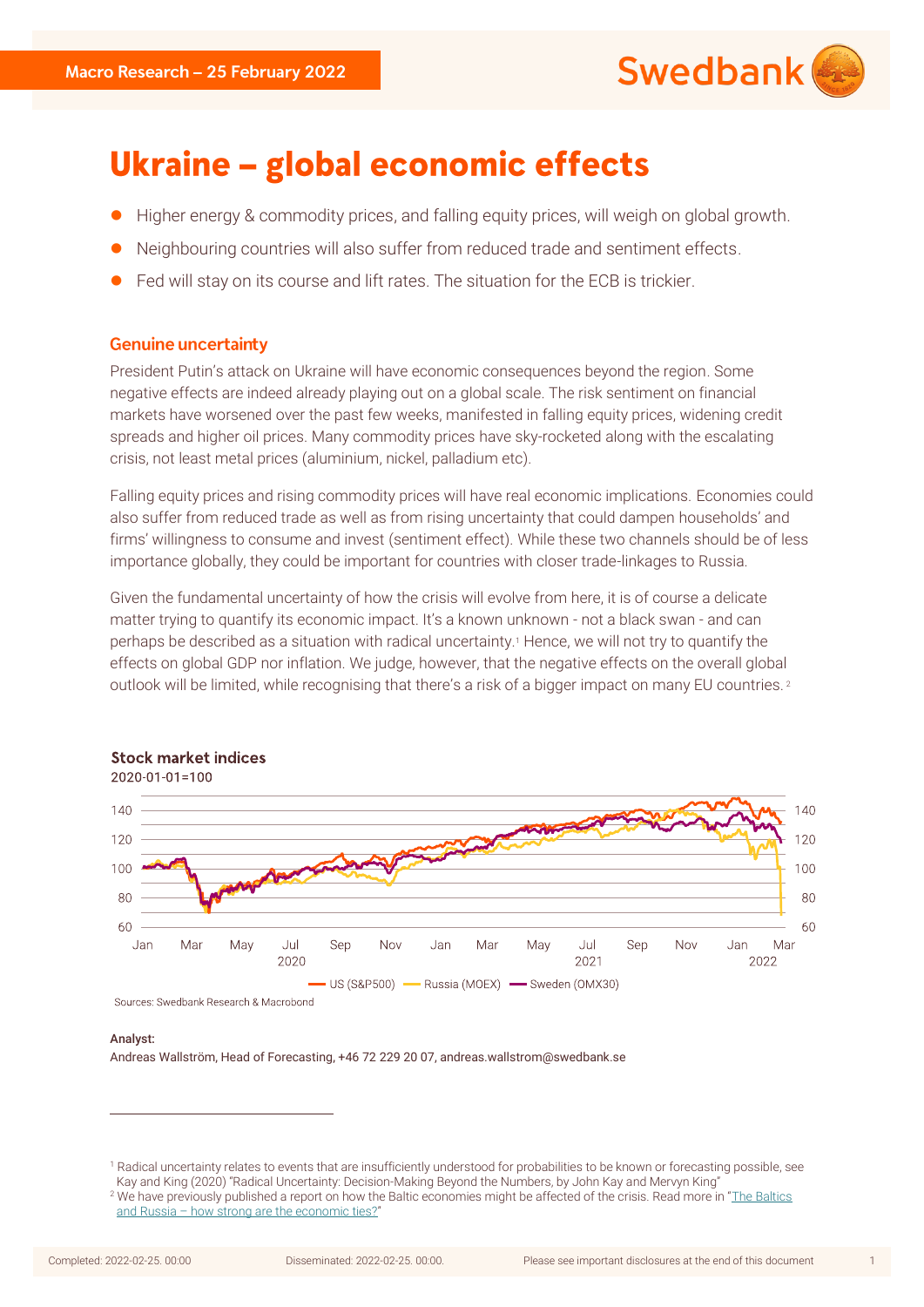## Adding on already high price pressures

Russia is an important supplier of energy, metals, and chemicals to the European market. 90% of the gas consumed in the euro area is imported and Russia alone stands for 40% of total gas imports to the EU. In Germany, the import share is even higher: about 55% of total gas imports come from Russia.

Besides household usage, gas is an important input to the production of electricity, metals, rubber, and fertilizers within the euro area. Disruptions on gas supplies could therefore weigh heavily on European households and corporates. According to the ECB, the impact of a 10% gas rationing shock on the corporate sector is estimated to reduce euro area gross value added by about 0.7%.<sup>3</sup>

Even though there is a risk for interrupted gas supplies, we should not forget that it would also be very costly for Russia as 75% of their total gas exports goes to the EU. Following the announcement of the EU sanctions, Putin was also quick to state that gas supplies will not be interrupted.

Many commodity prices have jumped on the back of the escalated crisis. Oil prices are up 25% this year, currently trading close to 100 USD/barrel. Natural gas prices rose markedly during last year but dropped at the end of the year and traded relatively stable during this year until recent days when prices rose sharply again.

Metal prices are on average up 15-20% year-to-date, while the precious metal palladium is up 45%. In 2020, Russia stood for 43% of the world's supply of palladium. Also, both Ukraine and Russia are major players of the global grains market and their combined wheat exports account for 23% of global production.<sup>4</sup>



Rising commodity prices add to already high inflation pressures seen in many countries. The longer commodity prices stay elevated, the more firms will pass-on their increasing costs to households.

<sup>4</sup> Forecasts from the US Department of Agriculture for the 2021-22 marketing year

<sup>3</sup> https://www.ecb.europa.eu/pub/economic-bulletin/focus/2022/html/ecb.ebbox202201\_04~63d8786255.en.html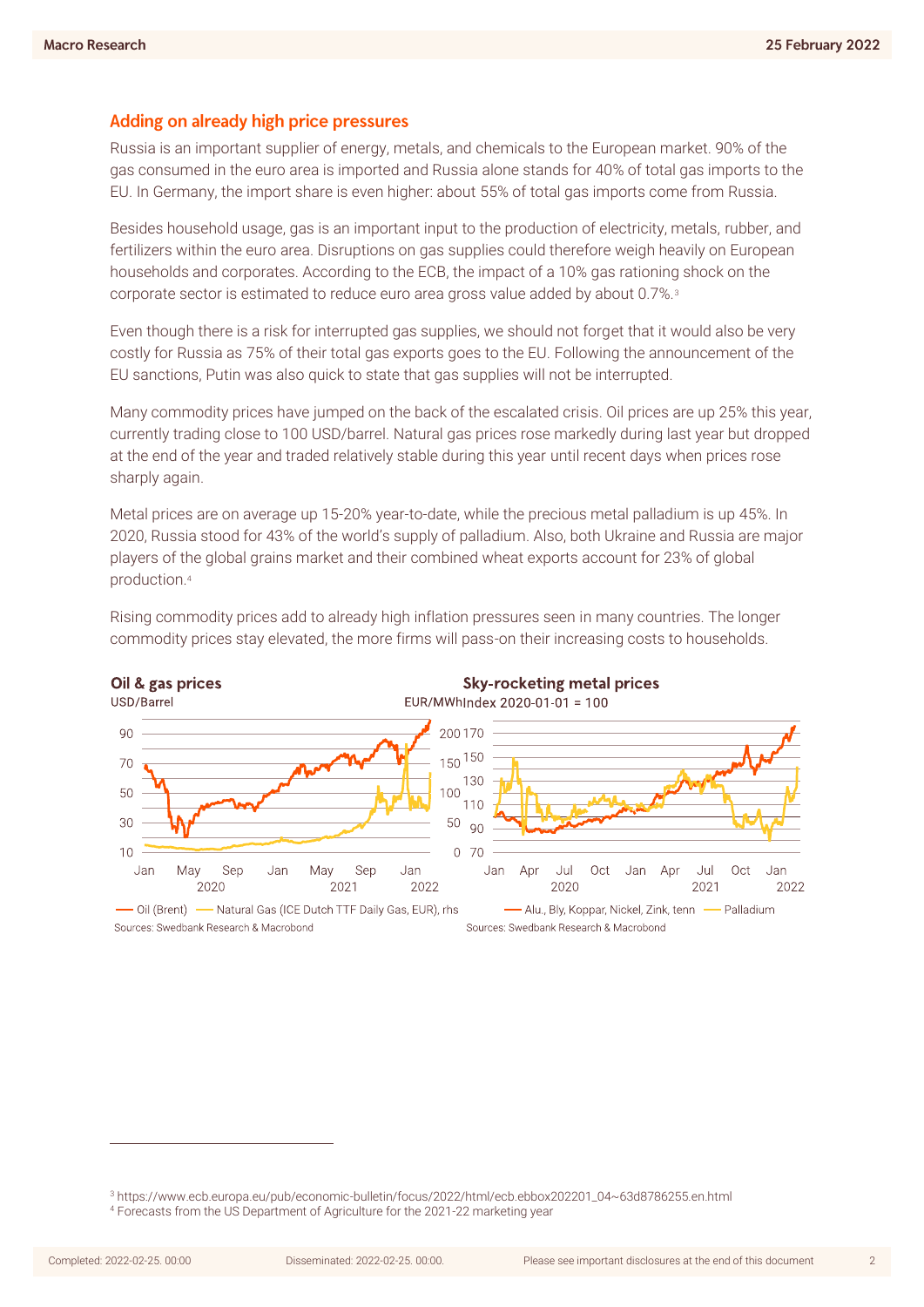# The "mother of all sanctions"?

Earlier this week, the EU announced its first set of sanctions against Russia. Also, the US, the UK, Japan, Canada and Australia announced similar sanctions. On top of this, Germany announced that it halts the approval of the Nord Stream 2 gas pipeline.

More sanctions were announced yesterday. Although the details of these sanctions are yet to be revealed, we judge that they won't have any meaningful impact on a macro-economic level, neither on the global economy nor for individual EU countries, although they could be harmful for specific companies within the EU.6 If Russia at a later stage will be cut off from the international payment system (SWIFT), the economic damage will be markedly higher, also for other countries.

The sanctions will be more visible also on a macro-economic level in Russia. The economic development in Russia has been strikingly weak since 2014 when Crimea was invaded. Although the weak development – not least for household consumption (see chart) – at least partly could be a consequence of the Western sanctions introduced at the time, a failed domestic economic policy is probably even more important.



**Russia: Household consumption** 

Sources: Swedbank Research & Macrobond

## Financial markets - the quest for a new equilibrium

Financial markets have been characterized by a typical risk-off environment during the crisis, with capital leaving risky assets (equities, cryptos, high yield, SEK etc) in favour of safe assets (government bonds, gold, USD, etc). This makes sense in a risk/reward perspective. After all, there's no economic upside with the situation and there are evidently many downsides, e.g., associated with the rising commodity prices and their impact on global economy.

Financial markets also hate uncertainty, which has dampened the risk appetite even further. Looking ahead, the uncertainty should gradually fade and at some point, markets will settle at a new equilibrium, from which risk sentiment can begin to normalize. It is of course impossible to tell when financial markets will leave the Ukrainian crisis behind. Presumably, it depends on the actual development on the ground in Ukraine going forward. If Putin escalates the situation even further, financial markets will most likely suffer more. If, on the other hand, the situation will stabilize from here we may very well see a recovery in risk appetite.

<sup>5</sup> Bob Menendez, chairman of the us Senate's foreign-relations committee, has described the package being assembled by the chamber as "The mother of all sanctions".

<sup>&</sup>lt;sup>6</sup> [Sanctions from the U.S \(Department of Treasury, 24](https://content.govdelivery.com/accounts/USTREAS/bulletins/30c2a69?reqfrom=share)<sup>th</sup> February)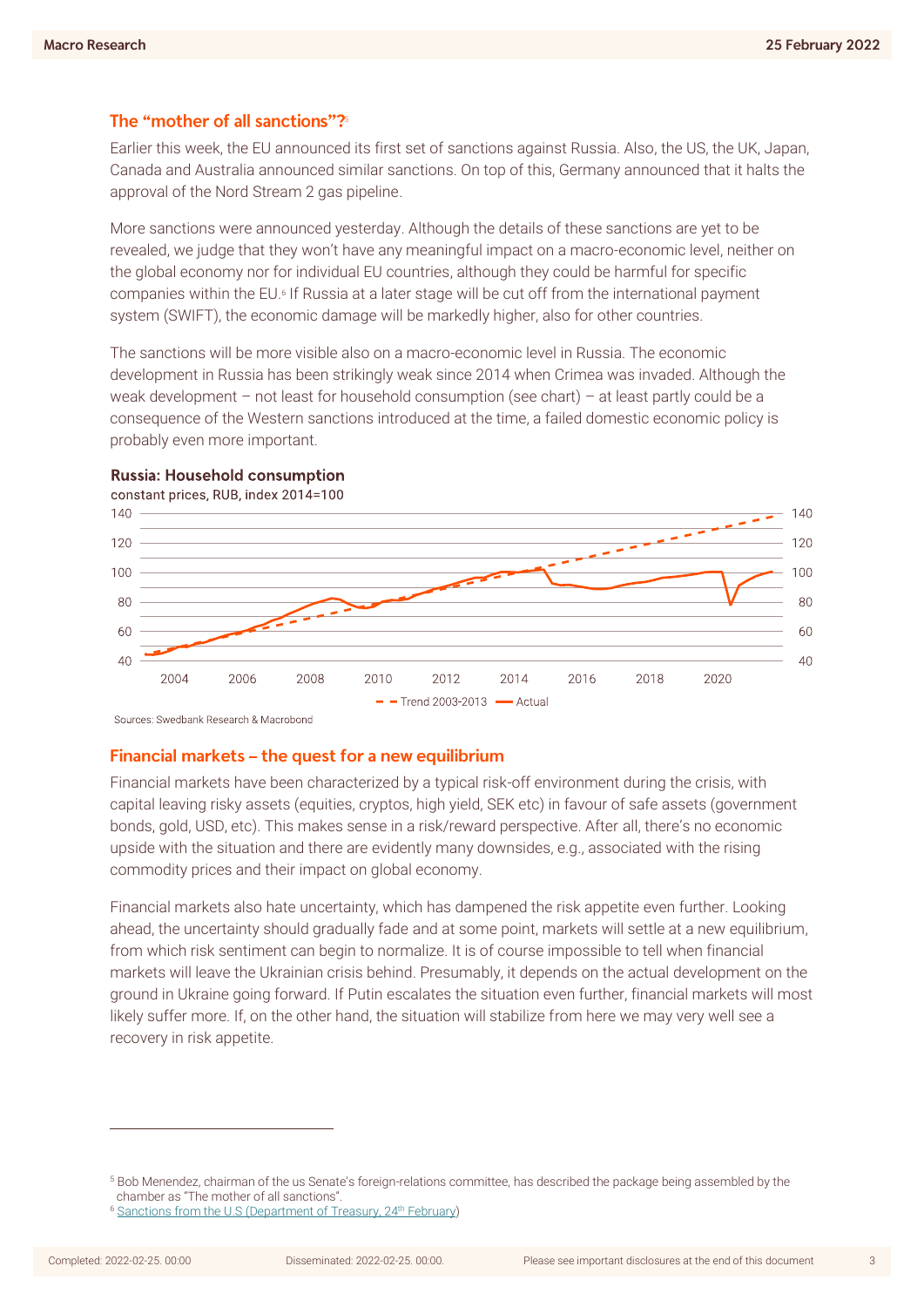### Small global economic effects but risks to specific sectors

Russia and Ukraine are small economies, weighing only about 1.4% and 0.2% respectively of global GDP (USD). Thus, the direct effects via trade-linkages on most economies and the overall global outlook will be small. The loss of trade caused by a 10% contraction in Russian demand would cost the euro area only about 0.1% of its GDP, according to estimates by Goldman Sachs. As for Sweden, only 1-1.5% of trade is with Russia, and the number for Ukraine is much lower than that.





Sources: Swedbank Research & Macrobond

In comparison to the foreign trade shortfalls experienced early in the pandemic, any direct effects on Europe will on aggregate be small and most likely negligible in the US. Also, economic growth is currently to a large extent driven by the rebound in service sector activity, which is less trade-dependent.

The risks to the real economy are, however, unevenly distributed with potentially large indirect effects for certain sectors. Commodity shortages and price increases could harm the trade and energy intensive manufacturing sector, and thereby Germany and its trading-partners relatively more.

Squeezed households, via higher energy prices and falling equity prices, may respond with lowering their consumption. But overall, we consider households to be resilient to these potential effects. Higher input prices could also dampen firms' investments and production. This said, the rise in commodity prices so far, is not seen as a game-changer neither for overall inflation nor the economic recovery.

### **Central banks will stay the course**

Higher inflation and lower growth complicate matters for central banks and eventually depend on how persistent the effects will be. Temporary spikes in commodity prices, or lower growth, should be overlooked. Given the current concerns on inflation, however, we should not be surprised if getting inflation down will be prioritized before holding up growth. But the situation differs across countries.

As the economic consequences for the U.S are likely to be small, we do not expect the Fed to change its course on reducing stimulus. The first rate hike will come in March (25 bps), followed by more later this year and in 2023.

The situation for the ECB is trickier. First, the negative economic consequences would be larger for EA than for US, which suggests that the ECB will move more with caution. Second, should the financial stress escalate further we could see country spreads widen further and there's a limit for the ECB how far they can let Italian and Greek bond spreads go.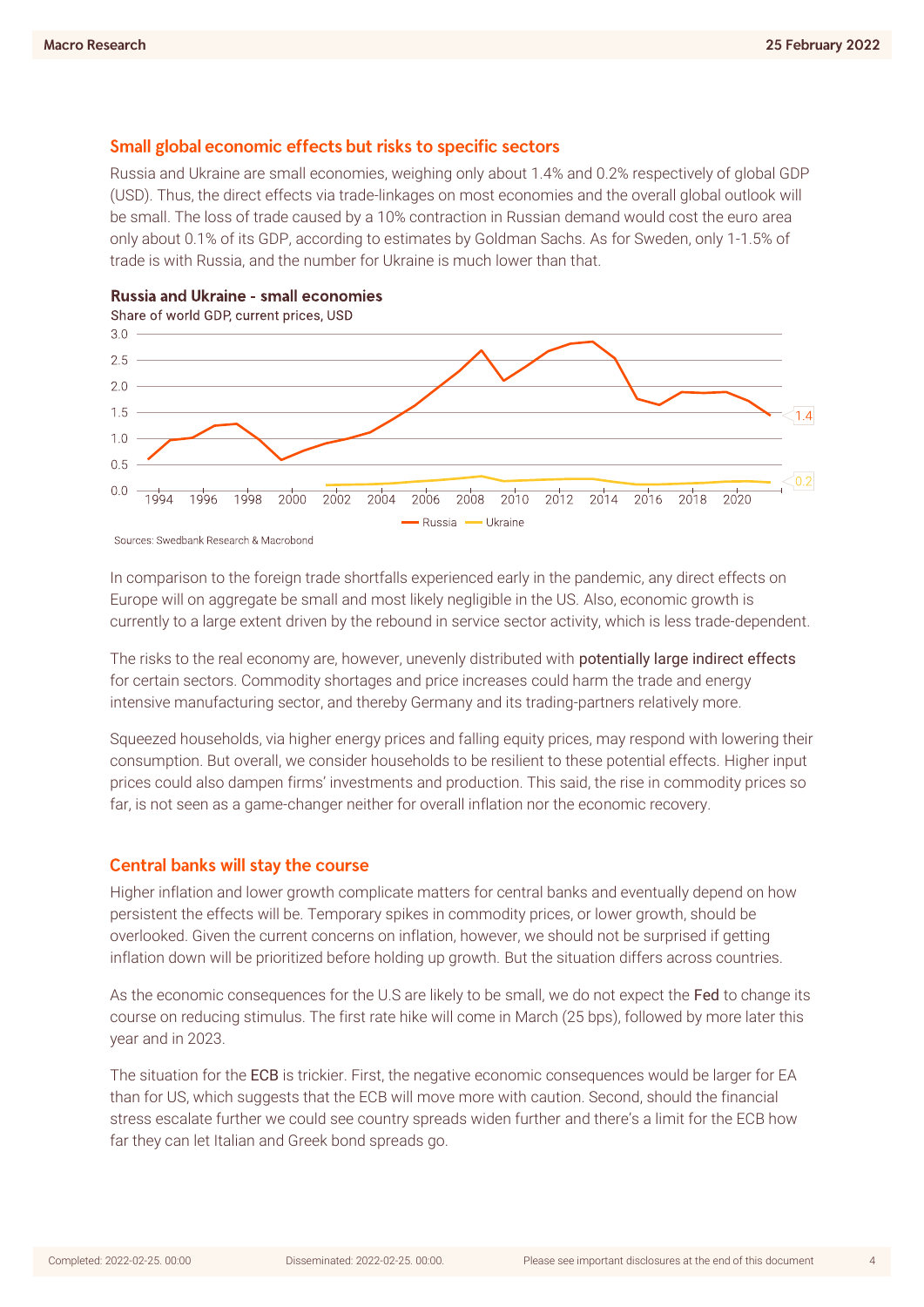We're probably not close to reaching that level yet but it cannot be excluded should things turn more sour. This suggests that the situation might force the ECB to be even more cautious in pulling back support measures.

As regards the Riksbank, we do not regard the crisis to be crucial for monetary policy ahead. But on the margin, the crisis risks pulling up inflation even higher in the short-term, not least on the back of the weaker SEK, which should support our call for the Riksbank changing stance at their upcoming meeting in April (and signal a reduction of the asset purchases later this year already). Also, we stick to our forecast of a November hike this year. That said, the reaction from the ECB will matter for the Riksbank.

We see little reason for Norges Bank to change stance. They will most likely revise up their rate path on the March meeting, signalling four hikes this year and lift the end point of the rate path. Headline inflation is likely to be lifted by higher energy prices, GDP development well shielded from impact (consumer and business sentiment could be worsening) and trade balance is set to surge even higher – although with limited second-round effects on oil and gas investments. Weaker NOK has also cushioned some of the negative global demand shocks to the economy.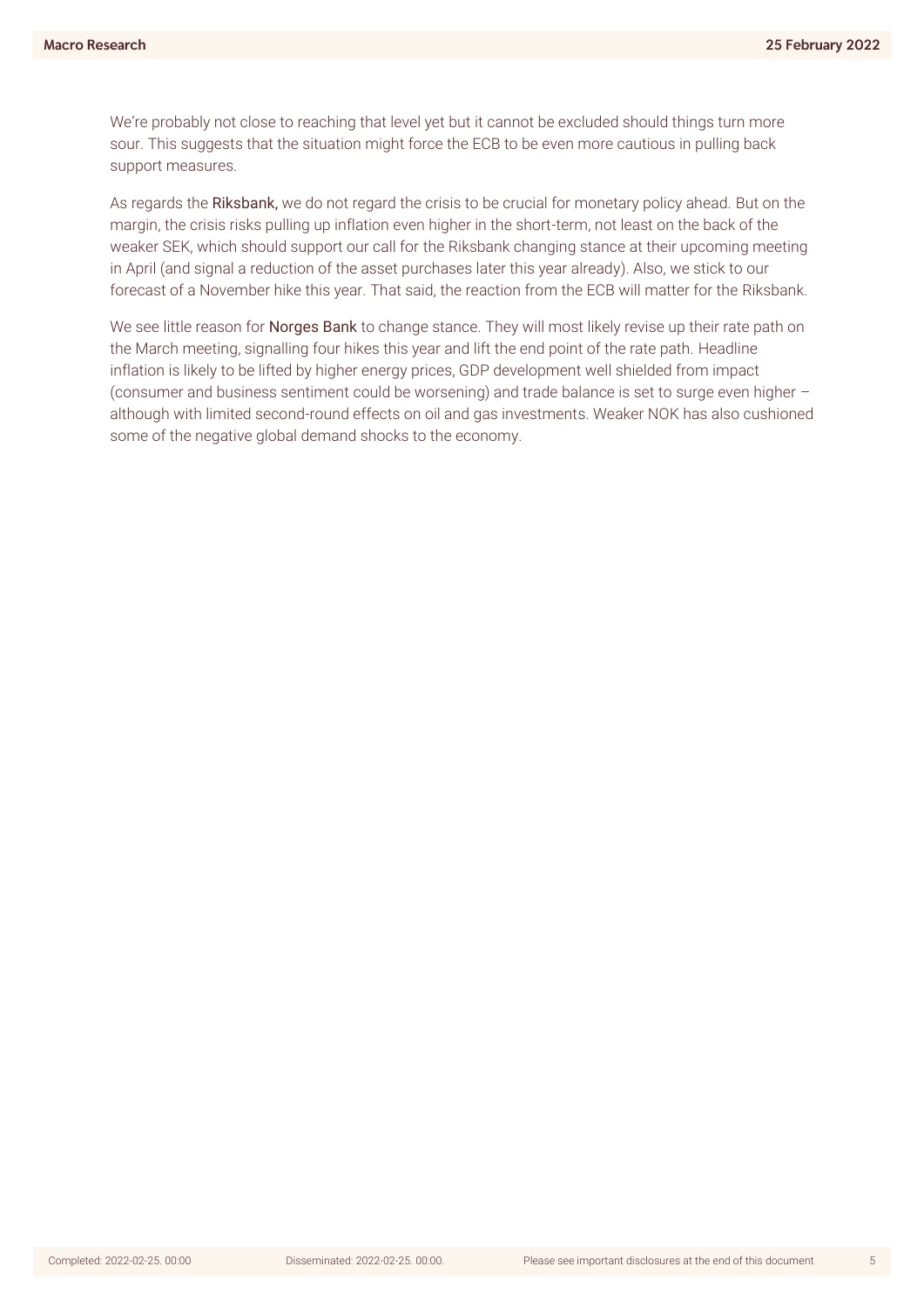| Ranking<br>2021 | <b>Export</b><br>Country | Value January-<br>November | Share (%)<br>2021 | <b>Import</b><br>Country | Value January-<br>November | Share (%)<br>2021 |
|-----------------|--------------------------|----------------------------|-------------------|--------------------------|----------------------------|-------------------|
|                 | Total                    | 1480392                    | 100.0             | Total                    | 1450154                    | 100.0             |
| $\mathbf{1}$    | Norway                   | 159824                     | 10.8              | Germany                  | 248 538                    | 17.1              |
| $\overline{2}$  | Germany                  | 156 484                    | 10.6              | Norway                   | 154 563                    | 10.7              |
| 3               | <b>USA</b>               | 124 919                    | 8.4               | Netherlands              | 146 749                    | 10.1              |
| 4               | Denmark                  | 114 479                    | 7.7               | Denmark                  | 100 574                    | 6.9               |
| 5               | Finland                  | 105 250                    | 7.1               | China                    | 82 989                     | 5.7               |
| 6               | United Kingdom           | 83 191                     | 5.6               | Poland                   | 69093                      | 4.8               |
| 7               | Netherlands              | 75 538                     | 5.1               | Finland                  | 65 488                     | 4.5               |
| 8               | China                    | 61 272                     | 4.1               | Belgium                  | 64 371                     | 4.4               |
| 9               | France                   | 60708                      | 4.1               | France                   | 55 647                     | 3.8               |
| 10              | Poland                   | 56869                      | 3.8               | Italy                    | 51 514                     | 3.6               |
| 11              | Belgium                  | 54 9 98                    | 3.7               | United Kingdom           | 49 4 9 2                   | 3.4               |
| 12              | Italy                    | 44 172                     | 3.0               | <b>USA</b>               | 39 877                     | 2.7               |
| 13              | Spain                    | 28 807                     | 1.9               | Spain                    | 24 6 68                    | 1.7               |
| 14              | Japan                    | 22 6 18                    | 1.5               | Czechia                  | 23 249                     | 1.6               |
| 15              | Russia                   | 20 645                     | 1.4               | Russia                   | 17788                      | 1.2               |
| 16              | Turkey                   | 13 940                     | 0.9               | Austria                  | 17081                      | 1.2               |
| 17              | Austria                  | 13579                      | 0.9               | Ireland                  | 16794                      | 1.2               |
| 18              | Czechia                  | 13 507                     | 0.9               | Hungary                  | 15968                      | 1.1               |
| 19              | South Korea              | 13 4 8 3                   | 0.9               | Estonia                  | 14 2 8 6                   | 1.0               |
| 20              | Switzerland              | 13 4 8 3                   | 0.9               | Lithuania                | 13626                      | 0.9               |

# Appendix: Sweden's 20 largest trade partners